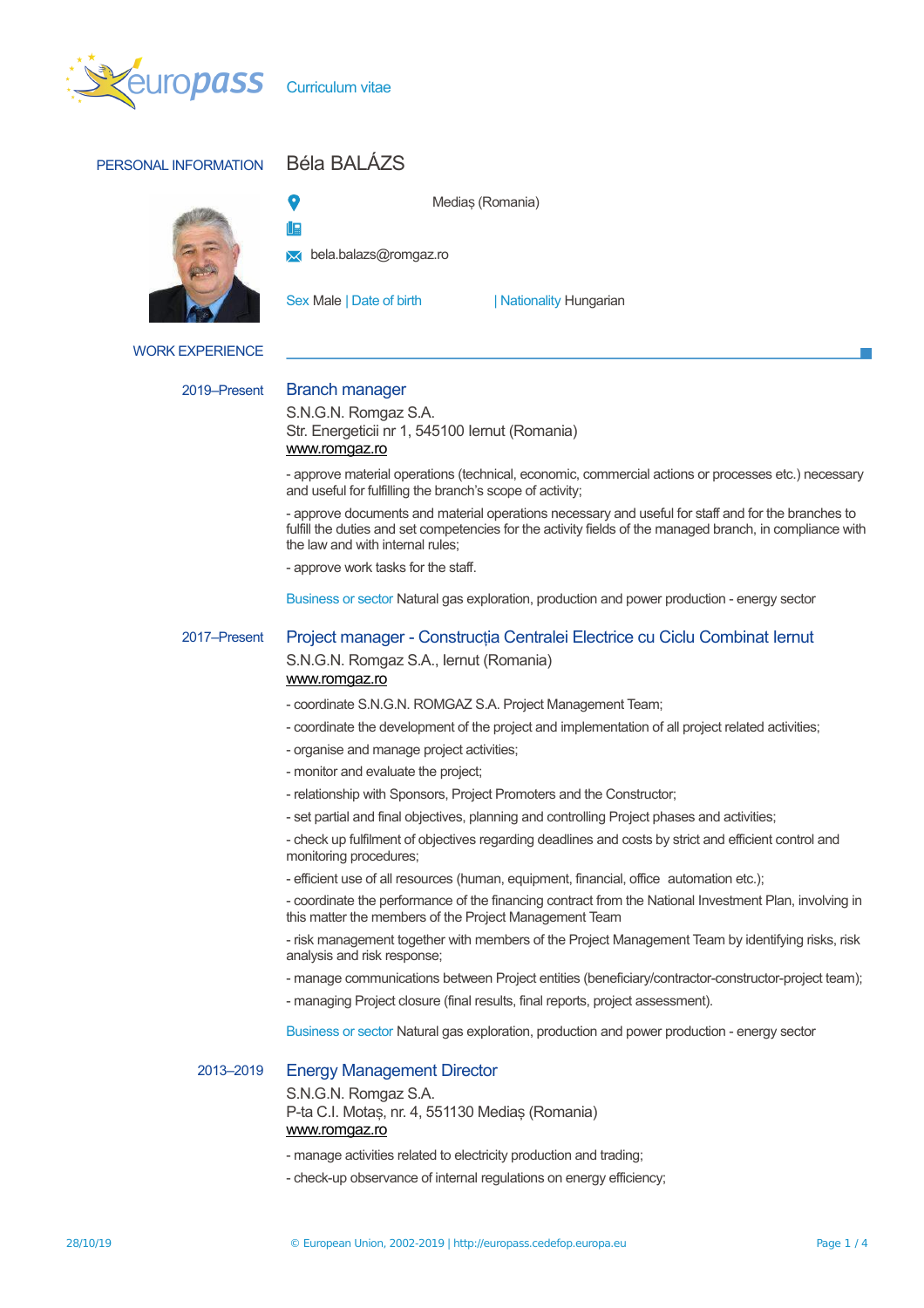

#### Curriculum vitae and the Béla BALÁZS Development of the Béla BALÁZS

- coordinate implementation of ISO 50001 on energy management;

- coordinate the start-up of the "Development of CET Iernut by constructing a new power plant with combined cycle gas turbines" project;

- coordinate the procedure for accessing the grant from the National Investment Plan for Iernut CCGT investment project;

- coordinate the drafting of S.N.G.N. Romgaz SA. energy strategies and policies;
- conclusion and performance of electricity trading and supply contracts;
- supervise implementation of the energy strategy in the company.

Business or sector Natural gas exploration, production, underground storage and power production energy sector

#### 2012–2013 Head of Power Development and Regulatory Office

#### S.N.G.N. Romgaz S.A.

P-ta C.I. Motaș, nr. 4, 551130 Mediaș (Romania) [www.romgaz.ro](http://www.romgaz.ro/)

- energy management related activities in the Company. Activities related to permits, licenses and registration in the electricity field;

- fulfil the duties related to energy production, trading and efficiency;

- coordinate drafting and implementation of energy strategies, norms and regulations on energy efficiency.

Business or sector Natural gas exploration, production, underground storage - energy sector

### 2012–2012 Energy Management Director

S.N.G.N. Romgaz S.A. P-ta C.I. Motaș, nr. 4, 551130 Mediaș (Romania) [www.romgaz.ro](http://www.romgaz.ro/)

- coordinate the procedure for taking-over Iernut power plant
- managing activities related to energy production, trading and energy efficiency.

Business or sector Natural gas exploration, production, underground storage - energy sector

#### 2011–2012 Head of Emergency Situations Office

S.N.G.N. Romgaz S.A. P-ta C.I. Motas, nr.4, 551130 Medias (Romania) [www.romgaz.ro](http://www.romgaz.ro/)

- prevention and efficient management of emergency situations.

Business or sector Natural gas exploration, production, underground storage - energy sector

#### 2009–2011 Head of Maintenance Office

S.N.G.N. Romgaz S.A. - Sucursala de Interventii, Reparatii Capitale și Operatii Speciale la Sonde Sos. Sibiului nr. 5, 551129 Medias (Romania) [www.romgaz.ro](http://www.romgaz.ro/)

- monitoring energy consumptions;

- draft and monitor the plan related to workover, acceptance of repair works and commissioning of fixed assets belonging to the branch.

Business or sector Natural gas exploration, production, underground storage - energy sector

# 2005–2009 Production Director

Sometra S.A. Str. Fabricilor nr. 1, Copșa Mică (Romania)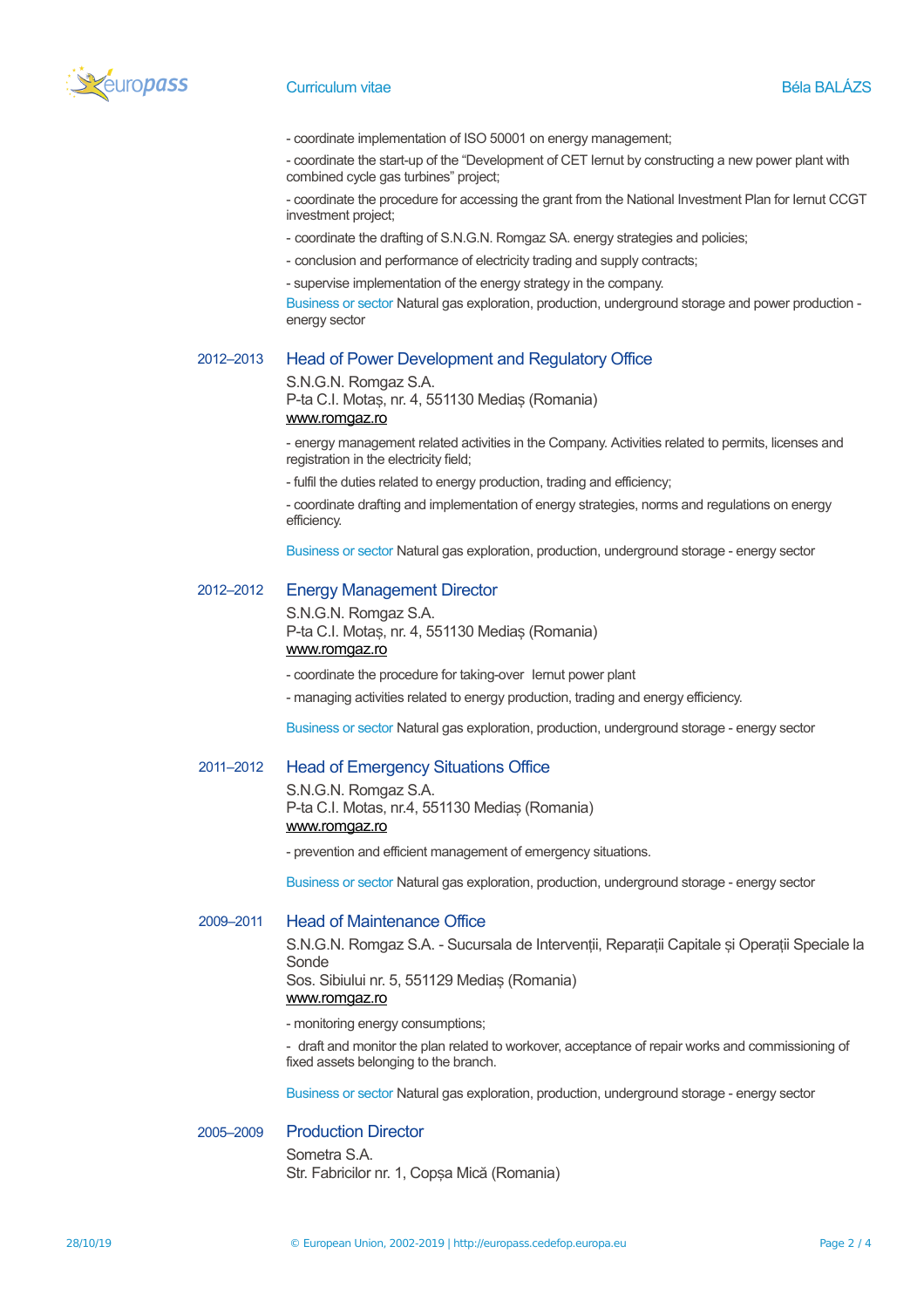

### Curriculum vitae **Béla BALÁZS**

- leading and coordinating production processes, preparing environmental programs;
- production planning and monitoring and ensuring raw materials for production processes;
- preparation, drafting and monitoring of environmental projects.
- monitoring various production phases, mineral processing.

Business or sector Mineralurgy

1999–2005 Head of Production Office Sometra S.A. Str. Fabricilor nr. 1, Copsa Mică (Romania)

Business or sector Mineralurgy

1996–1999 Counselor of the General Manager Sometra S.A. Str. Fabricilor nr. 1, Copșa Mică (Romania)

Business or sector Mineralurgy

1987–1996 Engineer, head of workshop, head of section Sometra S.A. Str. Fabricilor nr. 1, Copșa Mică (Romania)

Business or sector Mineralurgie

# 1985–1987 Head of working formation Expoatarea Miniera Livezeni, Petroșani (Romania) - prospect for, exploitation and valorisation of mineral resources, processing and valorisation of

bituminous coals – energy sector

#### EDUCATION AND TRAINING

- 04/2019 Coaching în energie ACC – International Coach Federetion, Iernut (Romania)
- 04/2018 Modelare BIM pentru sectorul energetic Intertek PM&CT, Medias (Romania)
- 10/2017 PRINCE2 Foundation certificate in Project Management APMG International & AXELOS, Sibiu (Romania)
- 02/2017 Projekt Management Advanced Level Eulink LTD, Mediaș (Romania)
- 07/2015 Lean Six Sigma Yellow Belt Training IASSC Accredited Training Associate
- 02/2015 Specialist pentru sisteme de management al energiei TÜV Rheinland, Sovata (Romania)
- 12/2014 Analysis of Independent Power Projects